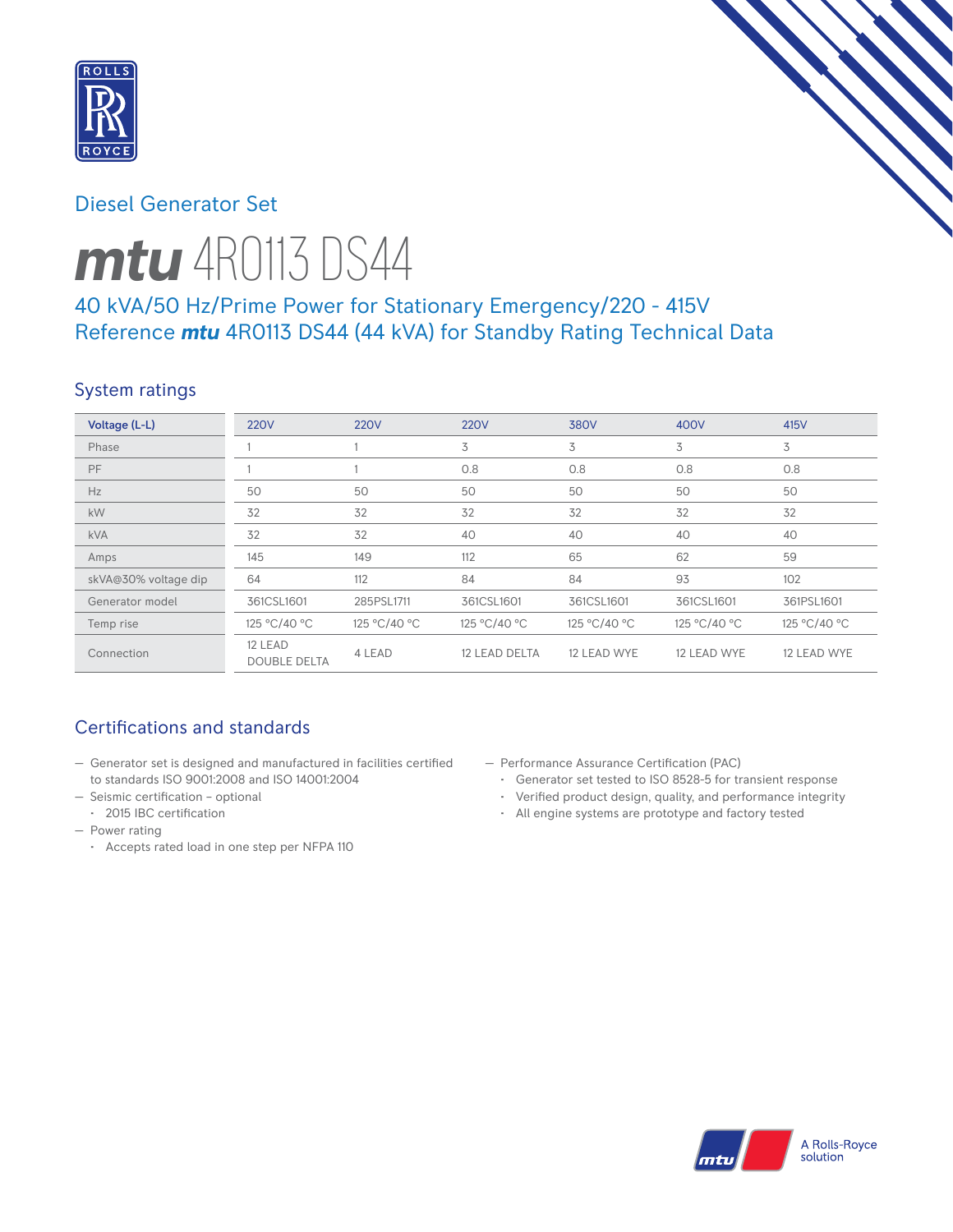## Standard features \*

- Single source supplier
- Global product support
- Two (2) Year/3,000 Hour Basic Limited Warranty
- 4045TF280 diesel engine
	- 4.5 liter displacement
	- Mechanical injection pump
	- 4-cycle
- Engine-generator resilient mounted
- Complete range of accessories
- Cooling system
- Integral set-mounted
	- Engine-driven fan

## Standard equipment \*

### Engine

- Air cleaners
- Oil pump
- Oil drain extension and shut-off valve
- Full flow oil filter
- Fuel filter with water seperator
- Jacket water pump
- Thermostat
- Blower fan and fan drive
- Radiator unit mounted
- Electric starting motor 12V
- Governor mechanical droop
- Base formed steel
- SAE flywheel and bell housing
- Charging alternator 12V
- Battery box and cables
- Flexible fuel connectors
- Flexible exhaust connection

### Generator

- NEMA MG1, IEEE, and ANSI standards compliance for temperature rise and motor starting
- Self-ventilated and drip-proof
- Superior voltage waveform
- Solid state, volts-per-hertz regulator
- $\pm$  1% voltage regulation no load to full load
- Brushless alternator with brushless pilot exciter
- 4 pole, rotating field
- 125 °C maximum prime temperature rise
- 1-bearing, sealed
- Flexible coupling
- Full amortisseur windings
- 125% rotor balancing
- 3-phase voltage sensing
- 100% of rated load one step
- 5% maximum total harmonic distortion
- Generator
	- Brushless, rotating field generator
	- 2/3 pitch windings
	- 250% short circuit capability with optional Permanent Magnet Generator (PMG)
- Digital control panel(s)
	- CSA certified, NFPA 110
	- Complete system metering
	- LCD display

### Digital control panel(s)

- Digital metering
- Engine parameters
- Generator protection functions
- Engine protection
- Windows®-based software
- Multilingual capability
- Communications to remote annunciator
- Programmable input and output contacts
- UL recognized, CSA certified, CE approved
- Event recording
- IP 54 front panel rating with integrated gasket
- NFPA 110 compatible

\* Represents standard product only. Consult the factory/*mtu* Distributor for additional configurations.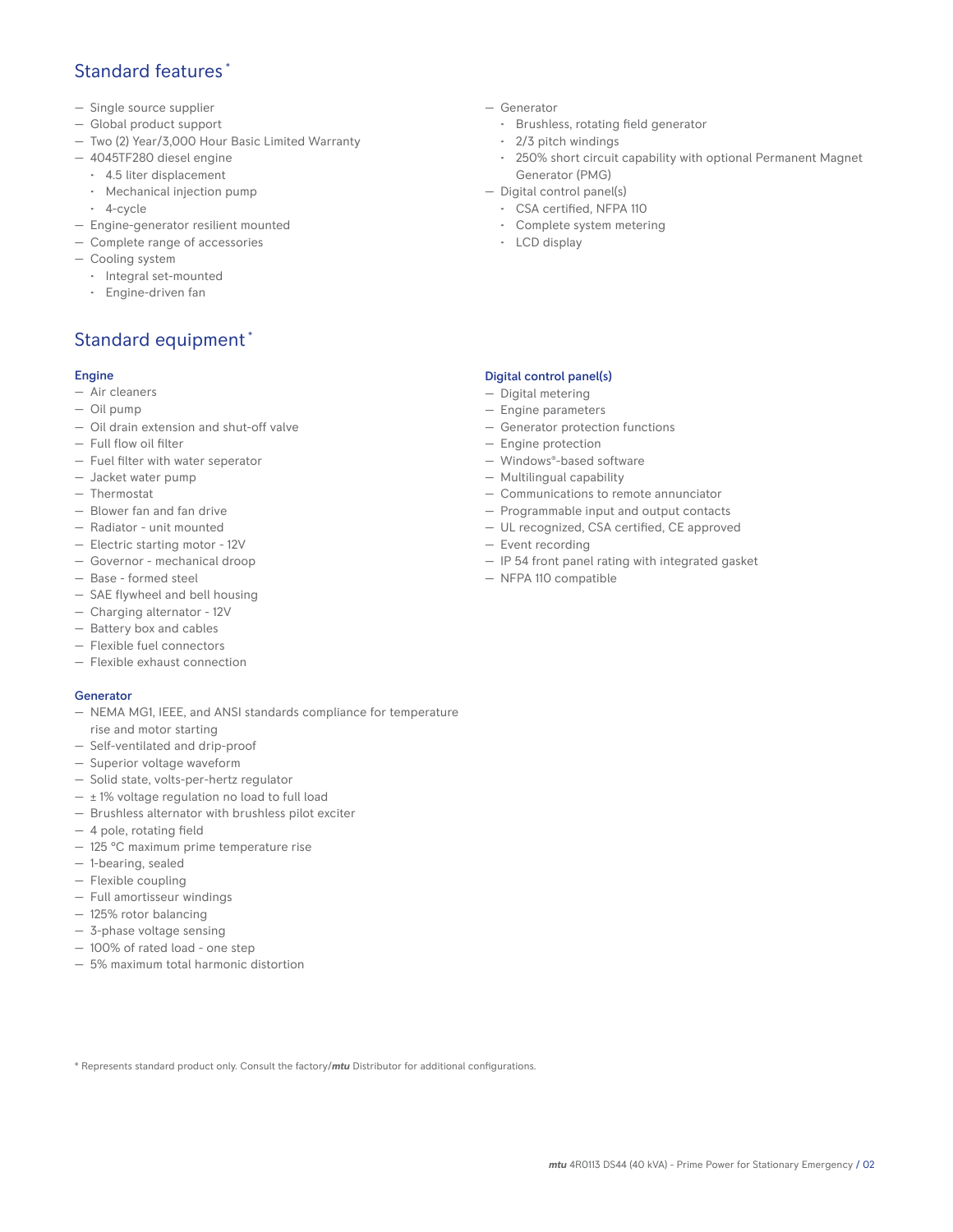# Application data

### Engine

| Manufacturer                         | John Deere       |
|--------------------------------------|------------------|
| Model                                | 4045TF280        |
| Type                                 | 4-cycle          |
| Arrangement                          | 4-inline         |
| Displacement: $L$ (in <sup>3</sup> ) | 4.5(275)         |
| Bore: cm (in)                        | 10.6(4.19)       |
| Stroke: cm (in)                      | 12.7(5)          |
| Compression ratio                    | 19:1             |
| Rated rpm                            | 1.500            |
| Engine governor                      | mechanical droop |
| Maximum power: kWm (bhp)             | 44 (59)          |
| Steady state frequency band          | ± 0.5%           |
| Air cleaner                          | dry              |
|                                      |                  |

### Liquid capacity

| Total oil system: L (gal)             | 13(3.4)  |
|---------------------------------------|----------|
| Engine jacket water capacity: L (gal) | 8.5(2.3) |
| System coolant capacity: L (gal)      | 18.9(5)  |

#### Electrical

| Electric volts DC                                            | 12  |
|--------------------------------------------------------------|-----|
| Cold cranking amps under -17.8 $^{\circ}$ C (O $^{\circ}$ F) | 925 |
| Batteries: group size                                        | .31 |
| Batteries: quantity                                          |     |
|                                                              |     |

### Fuel system

| $3/8$ " NPT |
|-------------|
| $3/8$ " NPT |
| 1.8(6)      |
| diesel #2   |
| 113 (29.9)  |
|             |

#### Fuel consumption

| At 100% of power rating: L/hr (gal/hr)<br>At 75% of power rating: L/hr (gal/hr)<br>At 50% of power rating: L/hr (gal/hr) | 12.5(3.3)<br>9.8(2.6)<br>6.9(1.8) |
|--------------------------------------------------------------------------------------------------------------------------|-----------------------------------|
| Cooling - radiator system<br>Ambient capacity of radiator: °C (°F)                                                       | 50 (122)                          |
| Maximum restriction of cooling air: intake                                                                               |                                   |
| and discharge side of radiator: kPa (in. H <sub>2</sub> O)                                                               | 0.12(0.5)                         |
| Water pump capacity: L/min (gpm)                                                                                         | 144 (38)                          |
| Heat rejection to coolant: kW (BTUM)                                                                                     | 29 (1,651)                        |
| Heat radiated to ambient: kW (BTUM)                                                                                      | 5.5(314)                          |
| Fan power: kW (hp)                                                                                                       | 1.08(1.45)                        |
| Air requirements                                                                                                         |                                   |
| Aspirating: *m <sup>3</sup> /min (SCFM)                                                                                  | 3.7(131)                          |
| Air flow required for radiator                                                                                           |                                   |
| cooled unit: *m <sup>3</sup> /min (SCFM)                                                                                 | 117 (4,095)                       |
| Remote cooled applications; air flow required for                                                                        |                                   |
| dissipation of radiated generator set heat for a                                                                         |                                   |
| maximum of 25 °F rise: *m <sup>3</sup> /min (SCFM)                                                                       | 20.2 (709)                        |
|                                                                                                                          |                                   |
| * Air density = $1.184 \text{ kg/m}^3$ (0.0739 lbm/ft <sup>3</sup> )                                                     |                                   |
| <b>Exhaust system</b>                                                                                                    |                                   |
| Gas temperature (stack): °C (°F)                                                                                         | 542 (1,008)                       |
| Gas volume at stack temperature: m <sup>3</sup> /min (CFM)                                                               | 8.7(307)                          |
| Maximum allowable back pressure at                                                                                       |                                   |
| outlet of engine, before piping: kPa (in. H <sub>2</sub> 0)                                                              | 3.6(14)                           |
| Minimum allowable back pressure: kPa (in. H <sub>2</sub> 0)                                                              | N/A                               |
|                                                                                                                          |                                   |